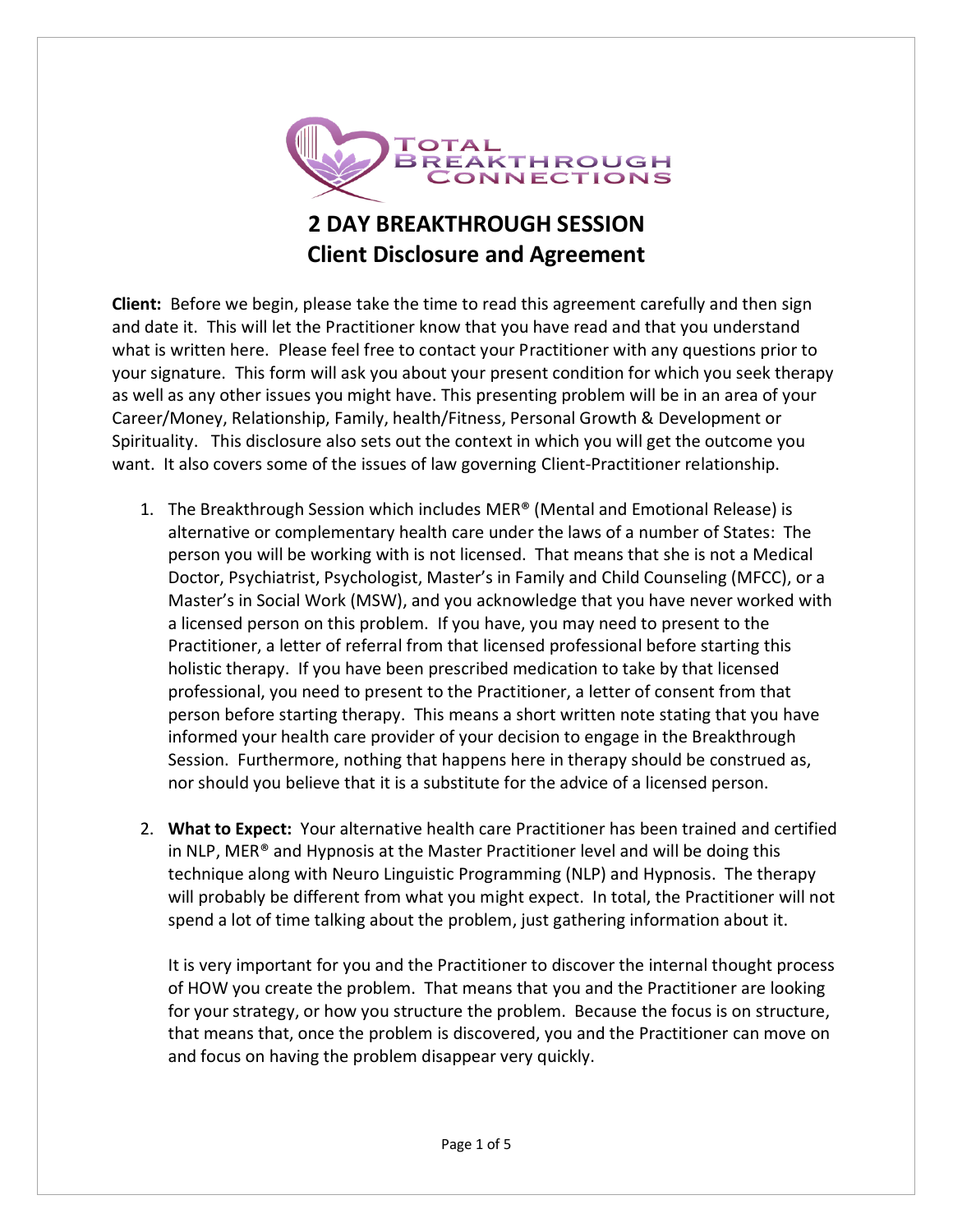Your MER<sup>®</sup> Master Practitioner may cut short your answers or even talk about your problem in ways that you have never considered. You may even be asked questions that you do not totally understand consciously in order for your Unconscious Mind to make the changes you want at the unconscious level. It is important to do this so that you and the Practitioner can reduce the time taken for the therapeutic process. If you have been in a therapy session before, expect that this one will be very different.

3. Breakthrough Process (brief description):

a. **Pre-interview:** This process will require a pre-interview approximately 2-4 weeks prior to the clients session. At this time you will be asked what is the problem that you are seeking Therapy. It will be discussed the "Prerequisites for change", the purpose and structure of the Unconscious Mind. At this time we will discuss expectations, questions and you may be requested to perform a task, reflection or journaling. If this is assigned it may not be declined. The practitioner reserves the right to reschedule the clients Breakthrough Session at the client's expense should this task not be completed.

b. **The 2 Day Breakthrough Session encompasses:** We begin with the Client telling the Practitioner the problem. Extensive history through a series of questions and is taken to evaluate, discover and uncover HOW you do it in your head. The Practitioner will also probe to discover the source of the problem - the precipitating event(s). Some time before the end of this part the session the practitioner will ask you what has to happen so you will know the problem is gone. Additional process involves:

- Value Elicitation Setting Outcomes Mental Emotional Release™ Parts Integration Anchoring New Positive Beliefs Reiki Session and Chakra Clearing Hypnosis SMART Goal Setting into the Unconscious Mind
- 4. **After the Session:** The Practitioner may assign you a specific task to do. If assigned these task(s), they are absolutely a fundamental part of the therapy. They may take up to several days or weeks to complete. The tasks are directly related to the circumstances that created the problem. *You Must Do Them.* If you do not, then neither you nor the Practitioner can predict the outcome of the therapy. Certainly, any guarantees will not be valid if you do not do the tasking. You will be provided with a 1 hour Debrief session post Breakthrough one week afterwards Your practitioner is available for unlimited calls during that week as you transition and integrate should they be required.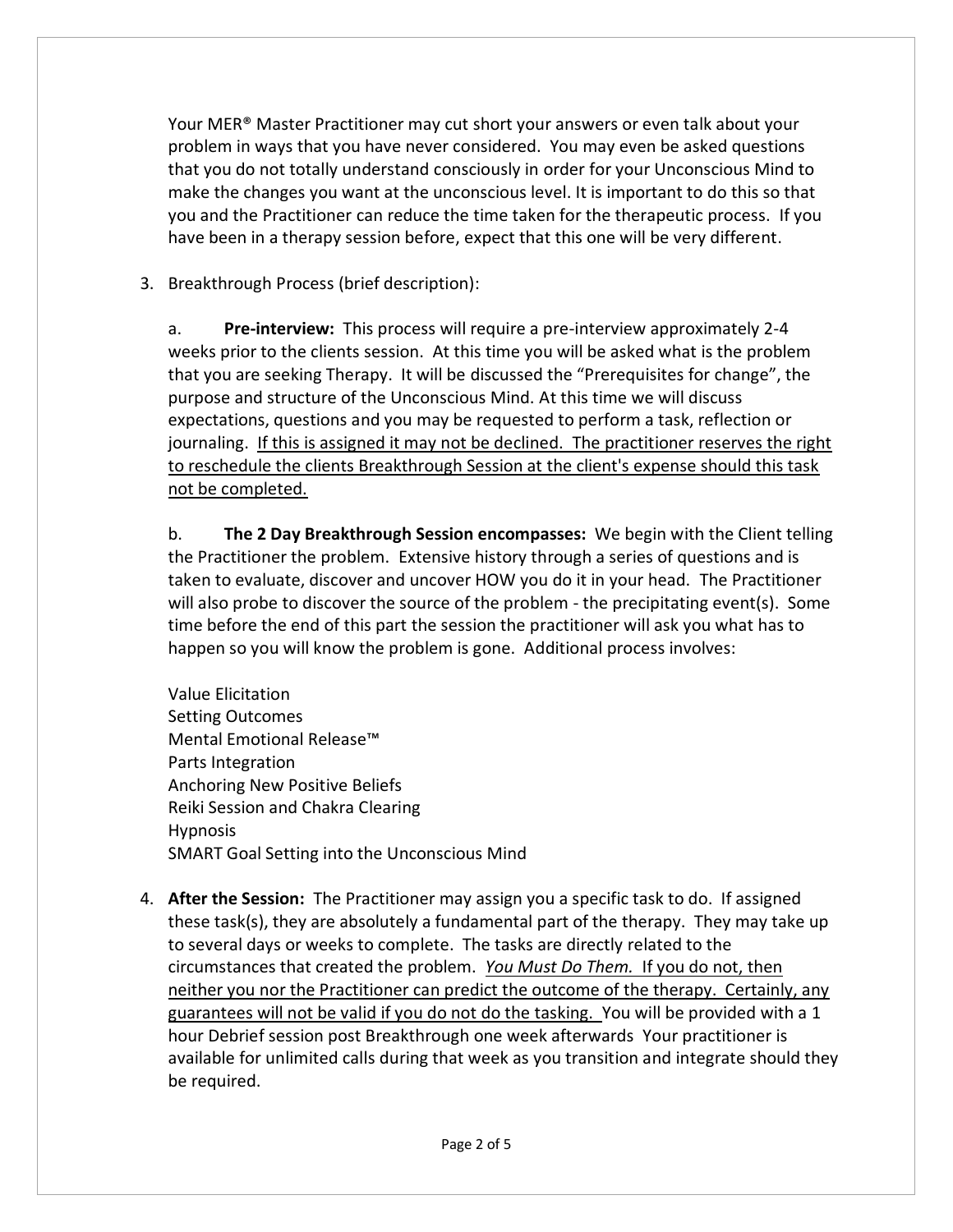**Relationships change:** It has been observed that after such rapid RELEASE work the clients reactions to and daily dynamics with others will change. You will feel and be different and therefore you will show up differently in a much more positive and focused way. It is important to discuss with your family, partner or significant other that you will be doing this therapy and that you ask their support, understanding and love during this transformational process. The practitioner is available to speak with a loved one or family member at no additional charge to assist in this process.

**Client Responsibility**: Finally, as we work together to recognize, discover and RELEASE patterns that are being repeated, limiting beliefs and limiting decisions that have been holding you back it is important to remember this is a "do with" process. The Practitioner asks permission to do this process with you with the clear intent that they are acting as a "guide" and if you do not go where your intuition leads you might not get the full experience.

**The Prerequisite for Change:** The Practitioner will help the Unconscious Mind release negative emotions. The client is responsible for taking action i.e. work with a coach, therapist or supportive mentor, and then it is the Client responsibility to focus and get clarity on what you want and the strategies to achieve your goals. The people who are the happiest overall in life are those who recognize that you want to make a conscious choice to focus on what you do want. You can focus on negative emotions and things that make you feel bad, or you can focus on positive emotions and things that make you feel good. It is your choice.*.*

5. **This Alternative or Complementary Health Care and Therapy:** Your NLP, MER® and Hypnosis Master Practitioner is a legal Complementary Healthcare Provider, and not a licensed Medical Doctor, Psychologist, Psychiatrist, Master's in Family and Child Counseling (MFCC), or Master's in Social Work (MSW). The services you receive are not licensed in this State, nor are they regulated by a government body. The self-regulated holistic treatments and Client-centered disciplines in which your Practitioner is trained and in which she has experience include, consulting and coaching, MER<sup>®</sup>, Neuro Linguistic Programming (NLP) and Hypnosis. The Practitioner will always provide only those services in which she has been trained, and if the Practitioner finds that she cannot help you, the Practitioner will refer you to a licensed person who can assist you. During your therapy session(s) the Practitioner will use one or more of the following techniques:

## **Definitions:**

a. **MER®:** The techniques are a process of active imagination where the Client imagines floating above his/her Time Line and letting go of his/her negative emotions and or limiting decisions (or limiting beliefs). Then the Client is also asked to imagine creating events in his/her future that support his/her goals or outcomes. MER® has demonstrated results in a broad variety of presenting problems. It is a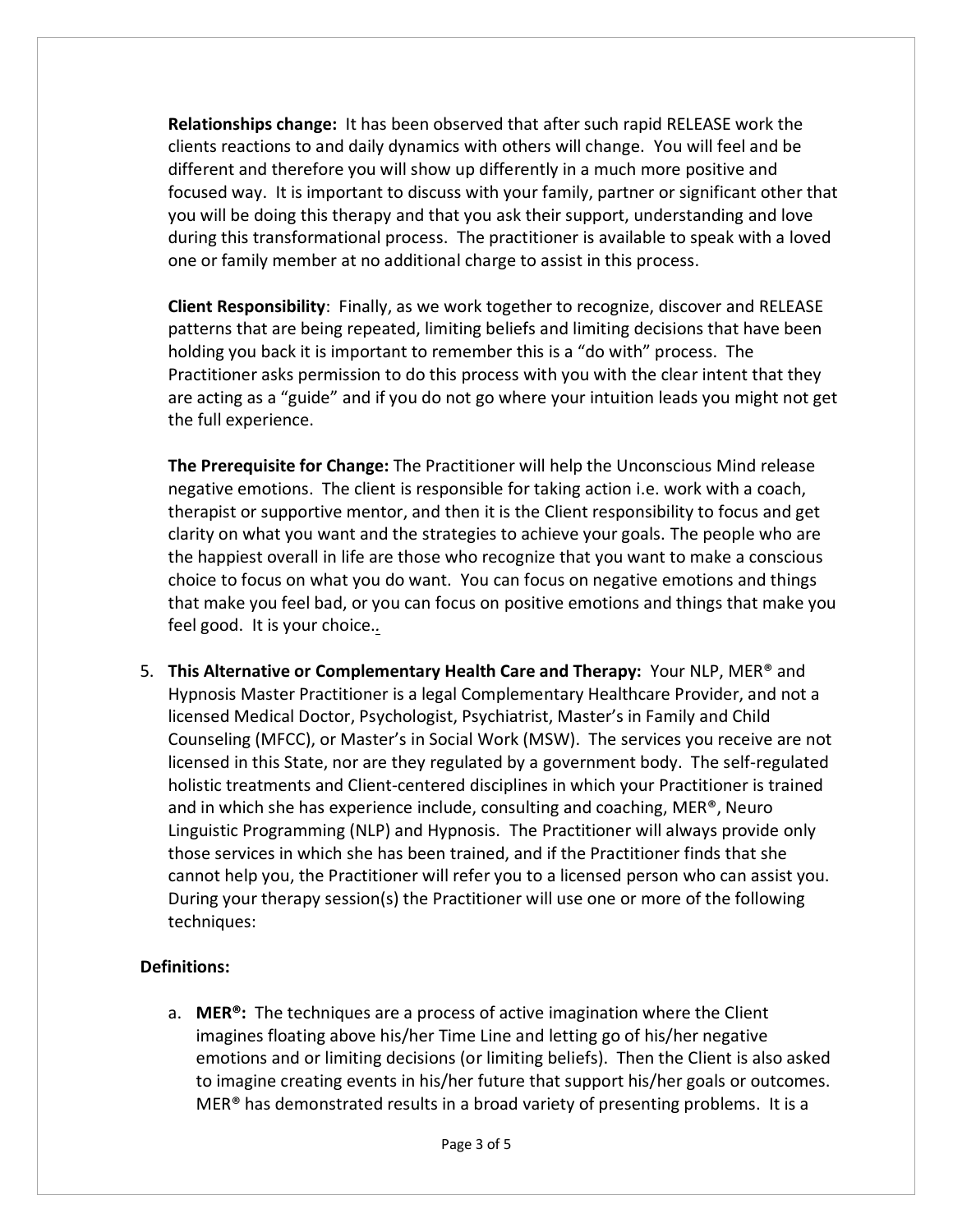powerful technique which allows Clients to make long-lasting changes in a very rapid way. Your Practitioner is certified as a MER® Master Practitioner by the Association of Integrative Psychology.

- b. **Neuro Linguistic Programming (NLP):** NLP is a model of communication, how we communicate to self and others, and how that communication creates and affects our behavior. As a study, it is a synthesis of cognitive and behavioral philosophies which focus on the information coming in through the neurology (cognitive) and the programs we run inside our heads to produce the behaviors (behavioral) we do. Your Practitioner is certified as an NLP Master Practitioner by the Association of Integrative Psychology.
- c. **Hypnosis:** This is the use of trance to make changes at the unconscious level. Hypnosis has been used to produce unconscious change with Clients since 1843. Since Hypnosis may be used during your session, for your safety you should make sure that you are totally wide awake before driving or doing any other activity that may require concentration. Your Practitioner is certified as a Hypnotherapist by the Association of Integrative Psychology.
- d. **REIKI:** Is a simple, gentle, hands-on energy technique that is used for stress reduction and relaxation. Reiki Practitioners do not diagnose conditions nor do they prescribe or perform medical treatment, prescribe substances, nor interfere with the treatment of a licensed medical professional. Reiki does not take the place of medical care. It is recommended that I see a licensed physician or licensed healthcare professional for any physical or psychological ailment I may have. Reiki can compliment any medical or psychological care I may be receiving. The body has the ability to heal itself and to do so, complete relaxation is often beneficial and that long term imbalances in the body sometimes require multiple sessions in order to facilitate the level of relaxation needed by the body to heal itself. Your Practitioner is attuned and trained as a Master Reiki Practitioner.
- e. **CHAKRA Clearing:** Within the physical body resides a spiritual body, that contains the Chakras. The word Chakra in Sanscrit translates to wheel or disc. They are centers of activity that receives, assimilates and expresses life force energy. They are responsible for a person's physical, mental, and spiritual functions. The chakras are constantly rotating and vibrating. When one (or more) of the chakra is blocked and the energy does not flow harmoniously through them, or it is wide open, it will result in imbalance that is manifested in all areas of life. It is during the Breakthrough Session that we will also work to heal any imbalance that has occurred to optimize the work that we are doing together during this session(s).
- 6. **Confidentiality:** The Practitioner keeps all information received from you, confidential, and does not disclose it to persons outside the scope of the Client-Practitioner relationship. All Client information is kept strictly confidential and is for internal use